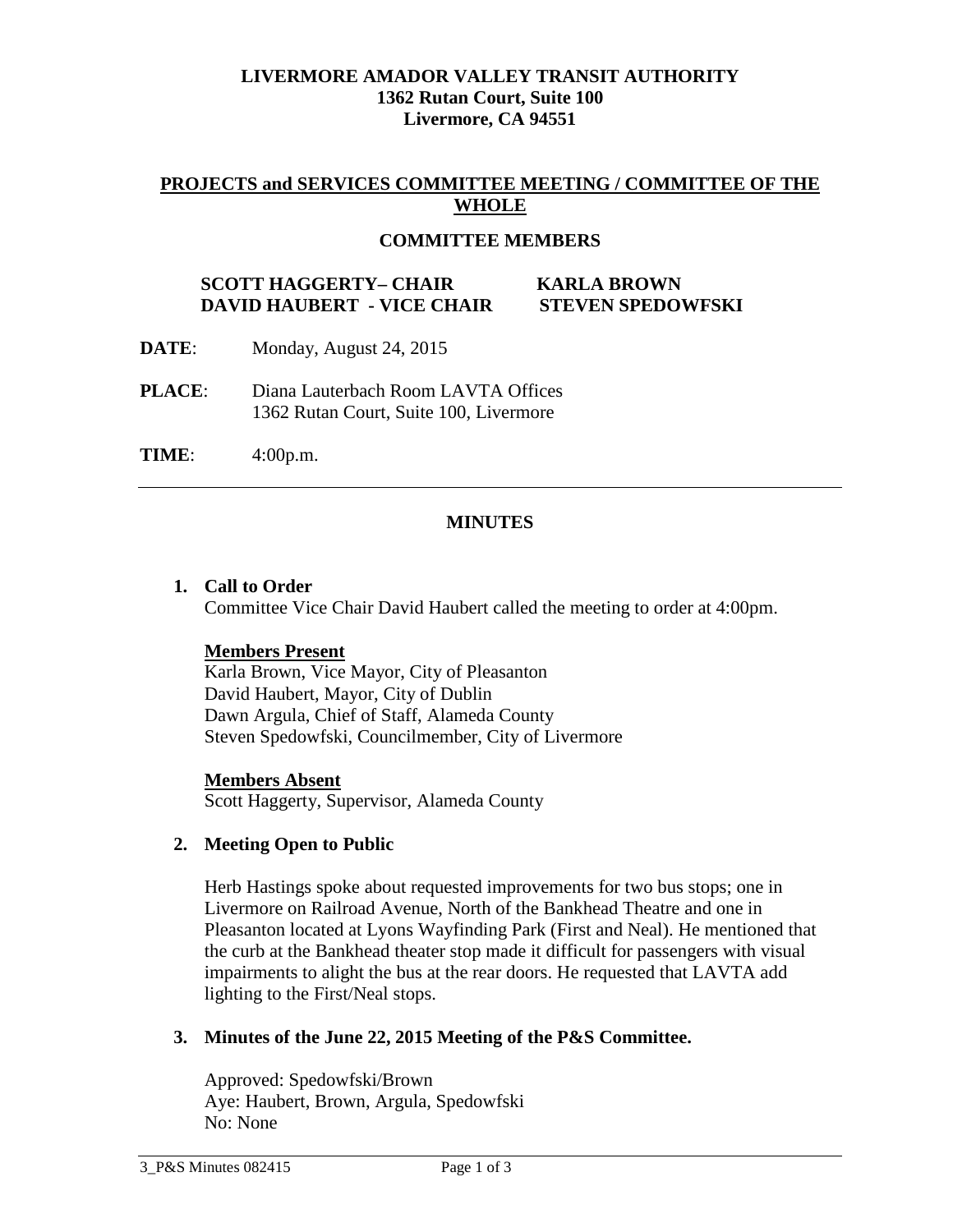Abstain: None

# **4. FY 2015 4th Quarter Report – Operations**

Staff provided an overview of the statistics for the  $4<sup>th</sup>$  Quarter of FY2015. These included fixed route and paratransit statistics. In the discussion regarding accidents and claims, it was explained that the funds paid for claims are usually reflective of claims from previous quarters, as there is some lag time from when an accident occurs and when claims are paid. Some claims are paid over a lengthy period of time. Valid complaints for both the fixed route and paratransit service were discussed, including what constitutes a "bypass" and how complaints are validated. This item was informational only.

# **5. Fourth Quarter 2015 Marketing and Outreach Activities**

Completed activities included Stand Up 4 Transportation Event, Livermore Wine Festival, Alameda County Fair, Wheels website redesign, the Facebook Bike Giveaway and a number of items regarding Wheels in various news features. Wheels was featured in the July issue of APTA's Passenger Transport for the art mural dedication. Upcoming activities include Try Transit To School, from September  $7 - 18$ , 2015. This item was informational only.

## **6. Amendment to the Wheels Accessible Advisory (WAAC) Committee Bylaws**

The WAAC requested the Board amend the WAAC Bylaws to add ACTC's Paratransit Advisory Committee (PAPCO) representative position to the committee membership. This would increase membership from 10 representatives to 11. The Committee is forwarding the recommendation to amend the bylaws as proposed by the WAAC and Staff.

Approved: Brown/Spedowfski Aye: Haubert, Brown, Argula, Spedowfski No: None Abstain: None

## **7. Clipper Memorandum of Understanding**

Staff brought the Amended and Restated Clipper Memorandum of Understanding to the Committee for review. There were questions regarding the MOU and although the staff recommendation was for the Committee to recommend approval of the MOU to the Board, the Committee opted to move the item forward to the Board for discussion and action without a vote in Committee.

# **8. LAVTA Fares and Clipper Day Pass Accumulator**

Information was provided regarding the proposed update to LAVTA's fares policy, including the public hearing held earlier in the month to request comments on the Clipper Day Pass Accumulator. Only three comments were received during the comment period and hearing. Although the staff recommendation was for the Committee to recommend approval to the Board of the resolution adding Clipper